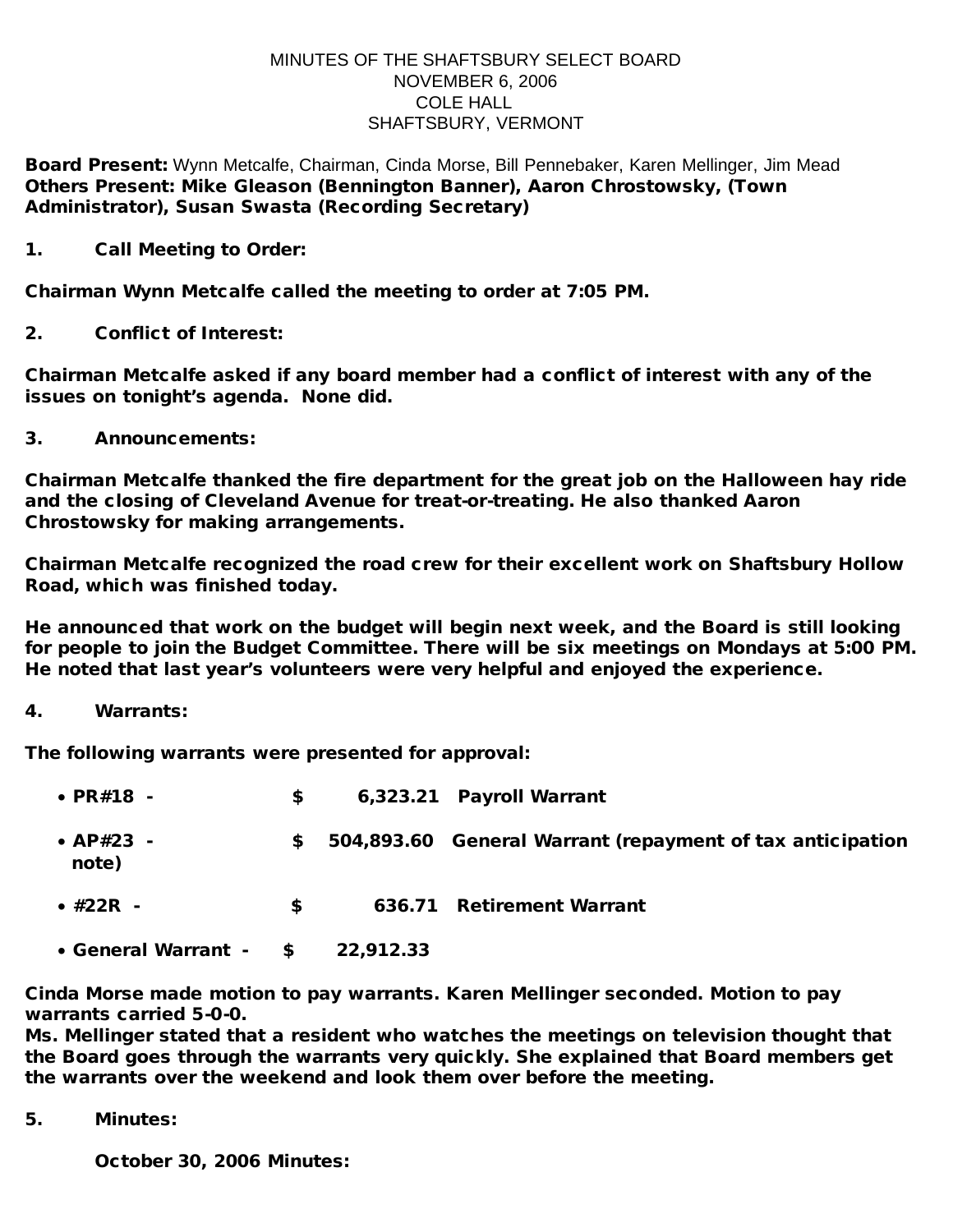Ms. Morse made motion to approve October 30 minutes. Ms. Mellinger seconded. Motion carried 5-0-0.

Ms. Morse wanted to clarify something from the last meeting, concerning Bill Fisk's appointment as Trustee of Public Funds. Mr. Fisk's term will be until the March elections.

6. Public Comments:

There were no public comments.

7. Transfer Station:

Mr. Chrostowsky went over the figures on the amount of construction and demolition waste (C and D) that may be accepted by the town transfer station. It is 1000 cubic yards annually.

Ms. Morse asks how that figure translates into a visual volume. Bill Pennebaker estimated that ten cubic yards would be about two-thirds of a dump truck load. Mr. Chrostowsky stated that the town accepts about eight cubic yards of C and D in a given month.

Ms. Mellinger asked how much of this is transferred from TAM, and how much is town waste. Mr. Chrostowsky replied that the TAM receipts don't specify the two amounts, which are commingled.

Ms. Mellinger stated that the issue is the dumpsters that TAM drives in on days that the transfer station is not open. Mr. Chrostowsky noted that the state has no problem with this as long as the amounts are under those specified. Amounts are reported by TAM.

Mr. Pennebaker asked what the cubic yardage was for the month of September. Mr. Chrostowsky replied that the amount is recorded in tons, not cubic yards. Ms. Mellinger asked how cubic yards equate with tons and Mr. Pennebaker replied that one cubic yard would equal about 1000 pounds if very well compacted.

Ms. Mellinger stated that she thought this issue had been handled in the contract with TAM - - that the transfer station is open to residents, not to the contractor bringing in material from his private route. How much material and where it comes from is open to question, and the onus is on the town, no matter what the state says.

Chairman Metcalfe asked if we know from TAM's weight slips whether the total has been staying under ten cubic yards, and Mr. Chrostowsky reiterated that it's recorded in tons, not cubic yards. Mr. Pennebaker noted that on September 6 a very large container, close to ten cubic yards, was brought in by TAM. The records show no entry for September 6, and he does not know what that means. He speculated that perhaps it is not recorded until the dumpster is full.

Mr. Mead stated that TAM has a copy of the town limits and knows the guidelines. Chairman Metcalfe repeated Ms. Mellinger's point that the onus to stay within limits is still on the town. Ms. Morse agreed, saying that we have to monitor the activity, and she thinks we just want to do town business at the landfill.

Chairman Metcalfe suggested that he and Ms. Morse sit down with Trevor Mance and try to work this out. Ms. Mellinger asked that they keep in mind what she thought was the intent of the Board when the contract was signed -- that the town does not want to be in the position of monitoring those dumpsters. Mr. Chrostowsky will set up an appointment.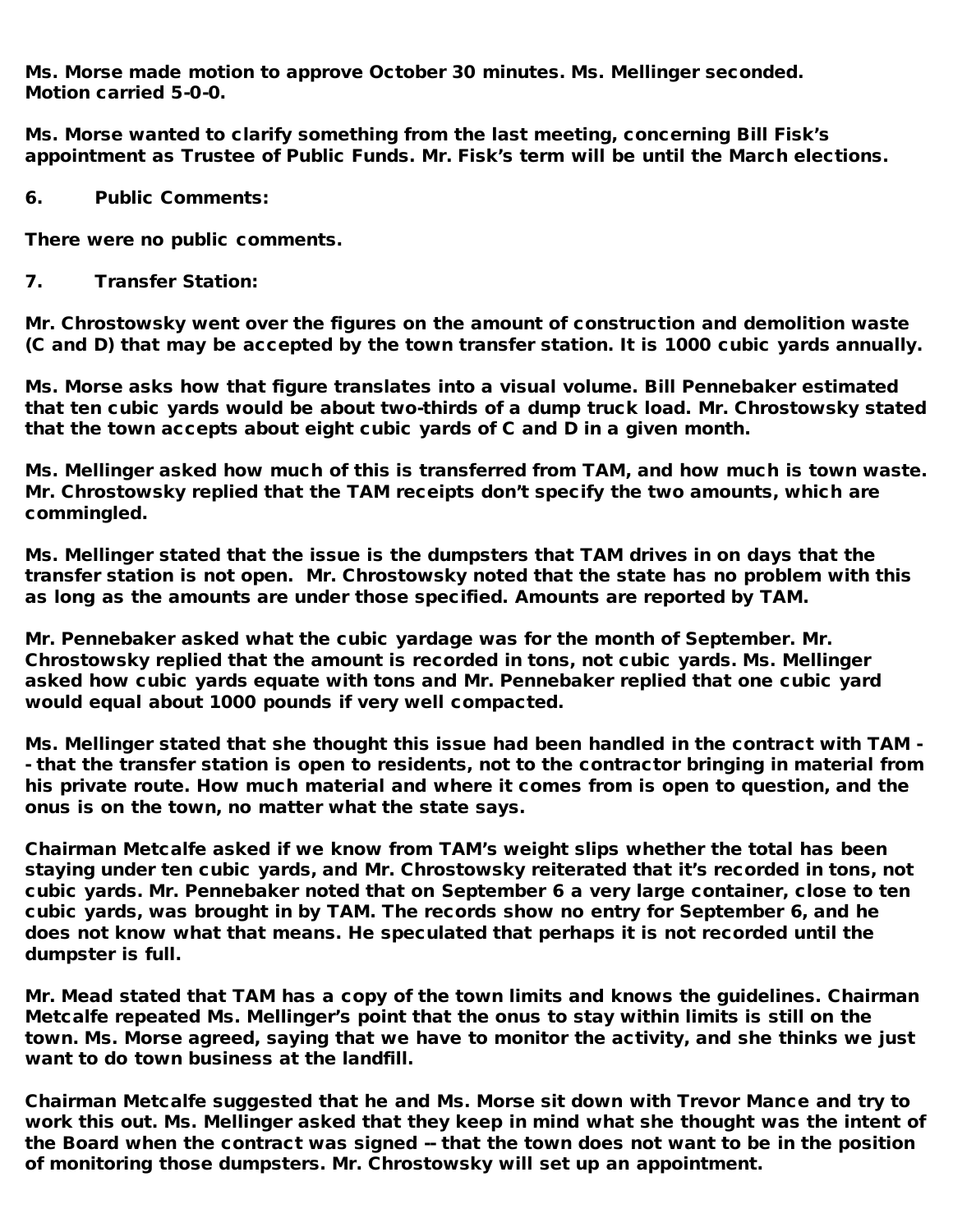## 8. Sidewalk Update:

Mr. Chrostowsky reported that he received an estimate from the archeologist that is \$2000 less than before. They can do the work before the end of the month for \$5,557.60. This includes a final report to the state, which will be ready in about eleven weeks.

Ms. Mellinger asked if a request for proposals (RFP) has gone out for a consultant, and Mr. Chrostowsky replied that the RFP is ready but has not been put in the paper yet. Ms. Mellinger noted that they had hoped to have final plans in December, and now won't even have the archeologist report until into next year.

She asked if planning work can be done without that report. Mr. Chrostowsky stated that he thinks preliminary planning work can be done before the report is completed.

## 9. Other Business:

Chairman Metcalfe stated that budget planning will begin November 13. A letter has been sent to the people who need to come before the Board, along with questions from Board members to help them prepare for the meeting. They have been asked to prepare and bring a budget worksheet. Ms. Morse and Mr. Mead stated that they will not be here next Monday.

Mr. Pennebaker asked Mr. Chrostowsky about transfer station recertification, and he replied that it is moving forward. Mr. Pennebaker said that he is concerned about time, since there needs to be a warned hearing. Mr. Chrostowsky said that he expects to talk to Buzz Surwillo and Jeff Bourdeau tomorrow.

Mr. Pennebaker announced that a hearing on the gravel pit reuse study will be held by the Planning Commission tomorrow night at 7:30 PM. They are looking for ideas. Pit owners have been invited to attend.

Ms. Mellinger announced that the North Bennington Select Board meeting is tomorrow night at 7:00 PM, and Lake Paran is on the agenda. She would like to consider Lake Paran in light of the project the town needs to do. The millefoile problem is a possibility. They are also trying to build a ramp for disabled access and are about \$15000 short. The meeting will include a discussion of concerns about shooting towards the railroad tracks.

Ms. Mellinger said that she would ask the people who do the school newsletter to put in a notice for people interested in serving on the Recreation Committee. There will be work to do on Howard Park.

Mr. Mead asked Mr. Chrostowsky if the town needs someone for sidewalk clearing, and Mr. Chrostowsky replied that they do. Anyone interested in clearing and sanding sidewalks should talk to Mr. Chrostowsky.

In reference to Ms. Mellinger's statement about problems with shooting at Lake Paran, Chairman Metcalfe stated that a couple of men have duck blinds there, and that shooting is legal. It is under the control of Fish and Wildlife, and he and two other wardens will be making a presentation at the meeting tomorrow night.

Chairman Metcalfe noted that there are no dwellings within eighty yards and there is no danger to golfers or trail users. Hunting is a permitted use and is safe and legal. Hunter harassment is against the law.

Ms. Mellinger asked about the possibility of putting up warning signs, and Chairman Metcalfe